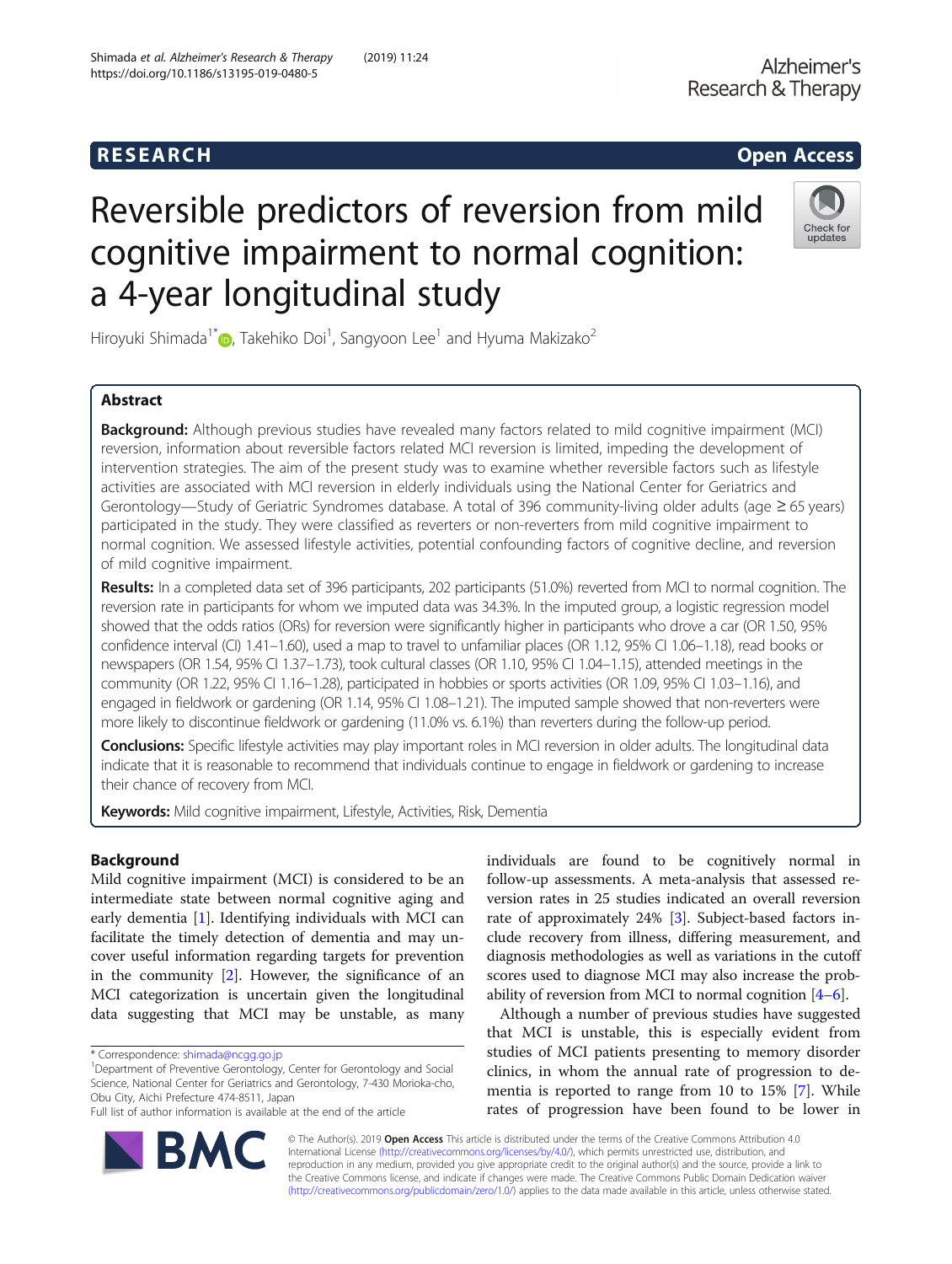population-based studies, i.e., between 6 and 10%, these values are higher than the 1 to 2% annualized incidence rates of dementia in the general older population [\[8](#page-8-0)]. Thus, we believe that recovery from MCI to normal cognition has important implications for the prevention of dementia.

The reduction of risk factors and promotion of protective factors is essential to the formulation of effective interventions for preventing dementia. Prospective observational studies have suggested a number of common factors related to MCI reversion. These include younger age, being unmarried, APOE ε4 status, neuroimaging factors (i.e., larger hippocampal volumes), better cognitive function, MCI subtype, absence of an informant-based memory complaint, arthritis, high blood pressure and lipid abnormality, high mental activity, openness to experience, better vision, and better smelling ability [\[9](#page-8-0)–[13](#page-8-0)]. Although previous studies have revealed many factors related to MCI reversion, information about reversible factors related MCI reversion is limited, impeding the development of intervention strategies.

The aim of the present study was to examine whether reversible factors such as lifestyle activities are associated with MCI reversion in elderly individuals using the National Center for Geriatrics and Gerontology—Study of Geriatric Syndromes (NCGG-SGS) database [\[14](#page-8-0)]. Previous studies have suggested that elderly persons who had participated to a greater extent in everyday activities had a lower risk of dementia compared with those who had participated to a lesser extent  $[15–23]$  $[15–23]$  $[15–23]$ . Although these studies identified the efficacy of leisure-time activities including physical, cognitive, and social activities, the relationships between dementia incidence and lifestyle activities, such as visiting friends and house cleaning, are not well known. We hypothesized that participants who completed certain everyday activities would have a higher proportion of MCI reversion compared with those who had not participated in such activities.

## Methods

## Participants

Participants were selected from adults enrolled in a population-based cohort study titled "The Obu Study of Health Promotion for the Elderly (OSHPE)" [[24](#page-8-0)], which is part of the NCGG-SGS [\[14\]](#page-8-0). In the present study, we analyzed longitudinal data from 396 community-dwelling older adults who were ≥ 65 years old (mean age  $71.1 \pm 4.5$ years, 181 men and 215 women), had participated in both the first and second waves of the OSHPE, and did not have MCI at the time of the first wave assessment. The first wave of the OSHPE was held between August 2011 and February 2012. During this wave, 5104 communitydwelling elderly people participated in a baseline OSHPE assessment. Of these, 3095 (60.6%) took part in a second-wave cognitive examination between August 2015 and August 2016.

The inclusion criteria were residence in Obu and aged  $\geq 65$  years at the time of the first examination (August 2011 to March 2013). The baseline exclusion criteria were health problems such as Alzheimer's disease, Parkinson's disease, depression, or stroke  $(n = 549)$ ; inability to perform basic tasks of daily living such as eating, grooming, bathing, and climbing up and down stairs  $(n = 26)$ ; need for support or care as certified by the Japanese public long-term care insurance system due to disability ( $n = 69$ ); missing data regarding the exclusion criteria  $(n = 14)$ ; inability to complete cognitive tests at the baseline assessment (*n* = 143); relocation (*n* = 38) or death (*n* = 112) during the follow-up period; normal cognition  $(n = 2892)$ ; and global cognitive decline at the baseline assessment ( $n = 518$ ). Of the 743 potential participants, 347 did not receive the second-wave cognitive examination (Fig. [1\)](#page-2-0). Thus, we analyzed data from 396 participants. Multiple imputation was used to adjust for selection bias and loss of information, because we found the potential bias of the sample in baseline data on those who remained versus left the follow-up (Additional file [1\)](#page-7-0). We imputed reversion status, which was divided into reverters, who recovered from MCI to normal cognition, and non-reverters, who had MCI, global cognitive decline (as indicated by a Mini-Mental State Examination (MMSE) [[25](#page-8-0)] score of < 24) and/or Alzheimer's disease (AD), for participants with missing data. We generated 50 imputed values for each participant with missing data using a fully conditional specification multiple imputation procedure assuming that those values were missing at random [[26\]](#page-8-0). The fully conditional specification procedure first substituted missing data of potential predictors by plausible values using an iterative stochastic algorithm, which results in 50 multiple complemented replications of the original dataset. The main advantages of using multiple imputation over the complete sample were as follows: (1) increased power to detect associations in a multiple regression model using the partial information available for some participants and (2) this enabled us to account for the likely possibility that the presence of missing scores was not completely random, but that, among participants with similar known characteristics, the distribution of missing values would resemble that of known values  $[10]$  $[10]$ . All participants gave their informed consent before they were included in the study. The study protocol was approved by an institutional review board.

#### Measurements of lifestyle activity

Participants completed a questionnaire that comprised 16 questions regarding instrumental activities of daily living (IADL), cognitive activity, social activity, and productive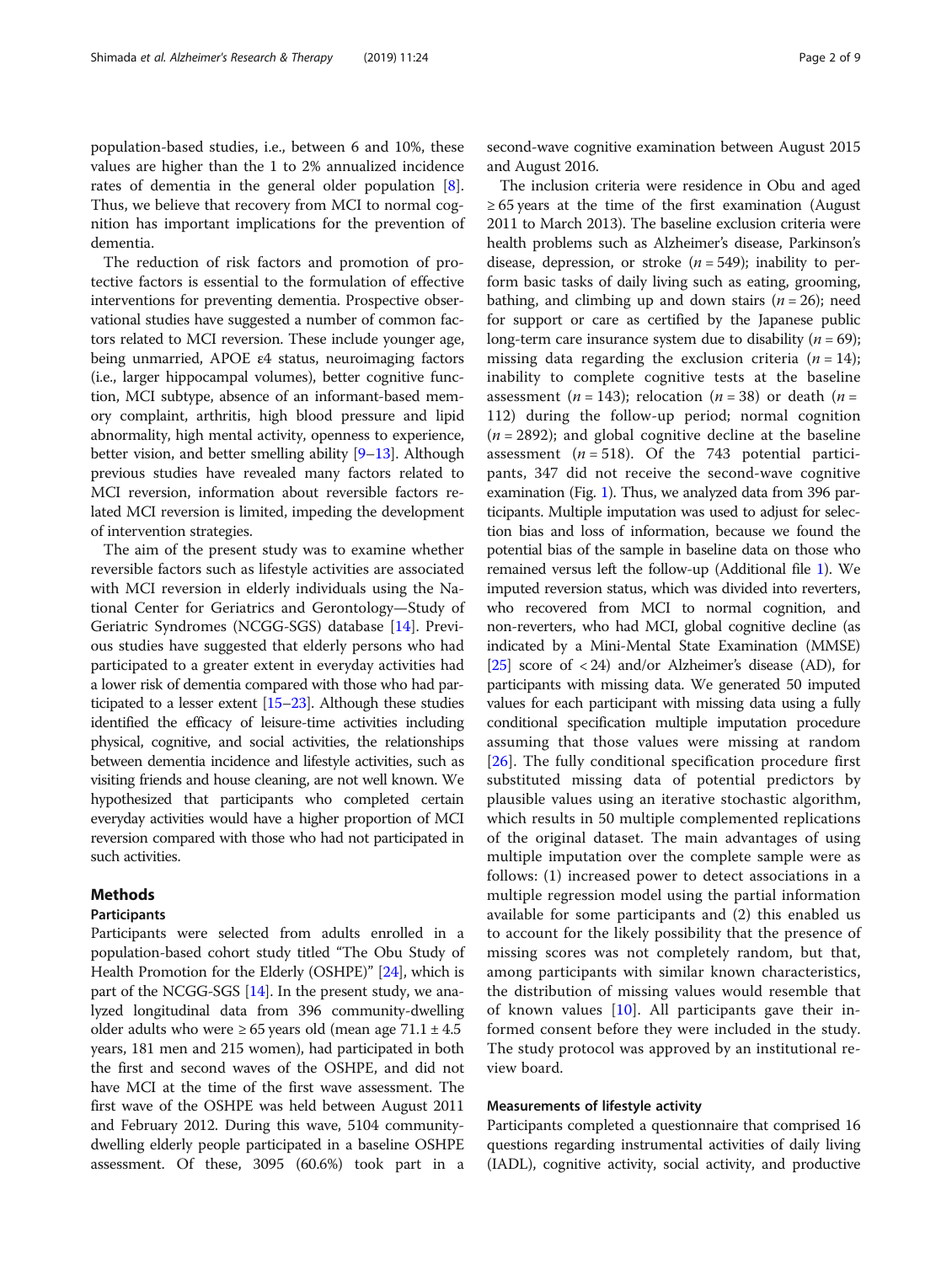<span id="page-2-0"></span>

activity as different elements of lifestyle activity. The questionnaire included the following questions that measured IADL: (1) "Do you go outdoors using the bus and train?," (2) "Do you engage in cash handling and banking?," (3) "Do you drive a car?," and (4) "Do you use maps to go to unfamiliar places?." Items that measured cognitive activity included (5) "Do you read books or newspapers?," (6) "Do you engage in cognitive stimulation such as board games and learning?," (7) "Do you engage in cultural classes?," and (8) "Do you use a personal computer?." Items that measured social activity included (9) "Do you talk with other people every day?," (10) "Are you sometimes called on for advice?," (11) "Do you attend meetings in the community?," and (12) "Do you engage in hobbies or sports activities?." Items that measured productive activity included (13) "Do you engage in housecleaning?," (14) "Do you engage in fieldwork or gardening?," (15) "Do you take care of a grandchild or pet?", and (16) "Do you engage in paid work?." Answers of "yes" were determined to be positive responses.

## Measurement of cognitive functions and incident AD

We used the National Center for Geriatrics and Gerontology-Functional Assessment Tool (NCGG-FAT), which is an iPad application, to conduct cognitive screening [[27](#page-8-0)]. The NCGG-FAT includes the following domains: (1)

memory (wordlist memory-I [immediate recognition] and word list memory-II [delayed recall]); (2) attention (a tablet version of the Trail Making Test-part A; TMT-part A); (3) executive function (a tablet version of the TMT-part B), and (4) processing speed (a tablet version of the Digit Symbol Substitution Test). The NCGG-FAT has been shown to have high test–retest reliability and moderate to high criterion-related validity [[28\]](#page-8-0) and predictive validity [\[29](#page-8-0)] among community-dwelling older persons. Well-trained study assistants conducted the assessments of cognitive functioning. Before the study began, all staff received training from the authors regarding the protocols for administering the assessments. Potential participants with MCI were identified after reviewing available clinical, neuropsychological, and laboratory data at meetings involving study neurologists and neuropsychologists, as previously described [\[24\]](#page-8-0). In brief, the MCI participants were independently recruited using the NCGG-FAT, which has two memory tasks, tests of attention and executive function, and a processing speed task. Using established criteria [[1\]](#page-7-0), we diagnosed MCI in individuals who exhibited cognitive impairment but were functionally independent in terms of basic daily life activities. For all cognitive tests, we used established standardized thresholds in each corresponding domain for defining impairment in population-based cohorts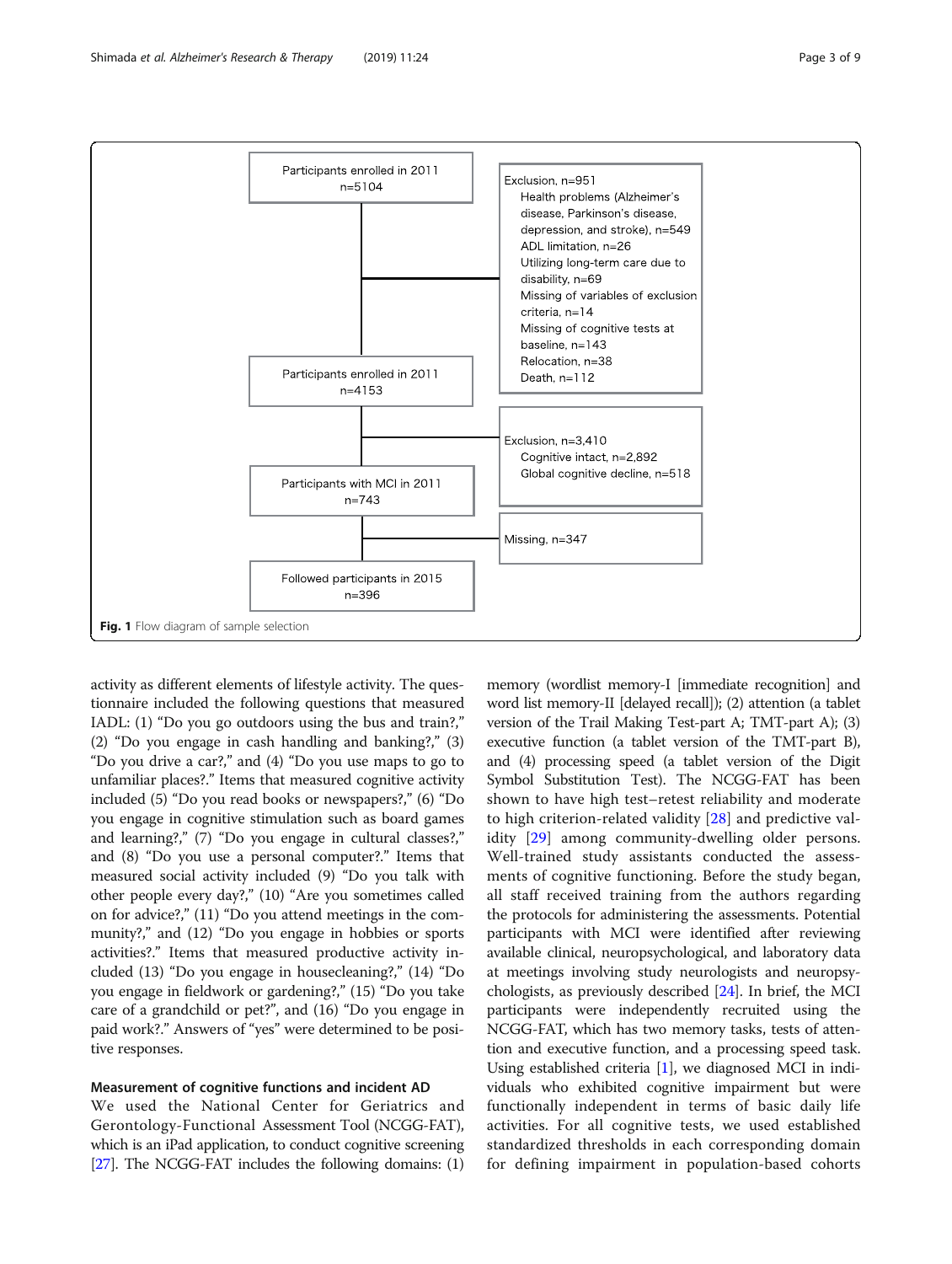comprising community-dwelling older persons (scores > 1.5 standard deviations [SDs] below the age- and educationspecific means). We used the MMSE to measure global cognitive function  $[25]$ . Specifically, we used  $\langle 24 \rangle$  points on the MMSE as a cutoff score for global cognitive impairment (GCI), in accordance with previous findings [\[30\]](#page-8-0). Participants whose scores were all > 1.5 SD units above the mean were classified as belonging to the normal cognition (NC) group.

In the present study, participants were tracked monthly for newly incident AD, as recorded by the Japanese National Health Insurance and Later-Stage Medical Care systems [[31\]](#page-8-0). Participants were considered to have AD if they had been diagnosed by a medical doctor according to the International Classification of Diseases, 10th revision. Incidence of AD was based simply on diagnoses by third-party doctors who were blinded to the design and participant groups of the study. Participants were divided into the following two groups: the reverter group, who had CN at the follow-up, and the non-reverter group, who had MCI, GCI, and/or AD at the follow-up.

#### Potential confounding factors

Demographic variables, chronic medical conditions, psychosocial factors, and physical performance are associated with cognitive decline in older persons [[32](#page-8-0), [33\]](#page-8-0). All multivariate models included the following covariates unless otherwise specified: age at enrollment, sex, educational level, current smoking status, chronic medical illnesses, depressive symptoms, and comfortable walking speed. The presence of the following self-reported chronic medical illnesses was entered into the models: heart disease, pulmonary disease, hypertension, and diabetes mellitus. Depressive symptoms were measured using the 15-item Geriatric Depression Scale (GDS) [\[34](#page-8-0)]. We calculated average walking speed by asking the participants to complete five trials in which they walked at a comfortable walking speed.

### Statistical analysis

We used Student's t tests and Pearson's chi-squared test to examine differences in the baseline participant characteristics and between the reverter and non-reverter groups. We used the chi-squared test with adjusted standardized residuals to determine whether MCI status significantly affected reversion. Residuals followed the  $t$ distribution:  $t > 1.96$  was accepted as indicating  $P < .05$ , and  $t > 2.56$  as indicating  $P < .01$ .

We calculated the reversion rates from MCI to NC and non-reversion rates during the follow-up assessments. Logistic regression models were used to analyze associations between lifestyle activity status and reversion from MCI to NC. We used a multiple adjustment model that was adjusted for demographic variables, primary diseases, lifestyle, and psychological variables as possible confounding factors in the participants with complete and imputed data sets. Adjusted odds ratios (ORs) for reversion and their 95% confidence intervals (CIs) were estimated. All analyses were performed using IBM SPSS v.25.0 (IBM Japan, Tokyo). Statistical significance was set at  $P < .05$ .

## Results

## Baseline characteristics of the participants

In the initial group of 396 participants, 202 participants (51.0%) reverted to NC from MCI. The reversion rate for participants for whom we imputed samples was 34.3%. Table [1](#page-4-0) presents the measurements for participants with and without imputed samples. The two groups had the same mean scores and proportions except for one item regarding cognitive activity. Table [2](#page-4-0) shows the participant baseline characteristics for those grouped according to the presence or absence of reversion from MCI to NC in the imputed group. Age, sex, educational level, smoking status, heart disease, pulmonary disease, hypertension, diabetes, walking speed, MMSE, GDS score, MCI status, and lifestyle activities differed significantly between participants with and without reversion (Table [2](#page-4-0)).

#### Associations between reversion and lifestyle activity

Table [3](#page-5-0) shows the rate of reversion in participants who engaged in specific lifestyle activities. We found no significant relationships between reversion and lifestyle activities in the participants with complete data sets. In the participants for whom we imputed data, a logistic regression model showed that the odds ratios of reversion were significantly higher in participants who drove a car (OR 1.50, 95% CI 1.41–1.60,  $P < .01$ ), used maps to travel to unfamiliar places (OR 1.12, 95% CI 1.06-1.18, P < .01), read books or newspapers (OR 1.54, 95% CI 1.37−1.73,  $P \le 0.01$ ), participated in cultural classes (OR 1.10, 95% CI 1.04–1.15,  $P \leq .01$ ), attended meetings in the community (OR 1.22, 95% CI 1.16–1.28,  $P \le 0.01$ ), participated in hobbies or sports activities (OR 1.09, 95% CI 1.03–1.16,  $P \le 0.01$ ), and engaged in fieldwork or gardening (OR 1.14, 95% CI 1.08– 1.21,  $P \le 0.01$ ). The logistic models showed negative relationships between reversion and lifestyle activities that included cognitive stimulation, such as board games and learning (OR 0.92, 95% CI 0.88−0.97,  $P \le$  .01), daily conversations (OR 0.73, 95% CI 0.64–0.82,  $P \le 0.01$ ), giving someone a helping hand (OR 0.76, 95% CI 0.70–0.83,  $P \le$  .01), and housecleaning (OR 0.90, 95% CI 0.84–0.98,  $P = .01$ ).

## Associations between reversion and longitudinal change

Table [4](#page-6-0) shows changes in activity patterns from the baseline to follow-up assessments. The proportion of non-reverters who started reading books or newspapers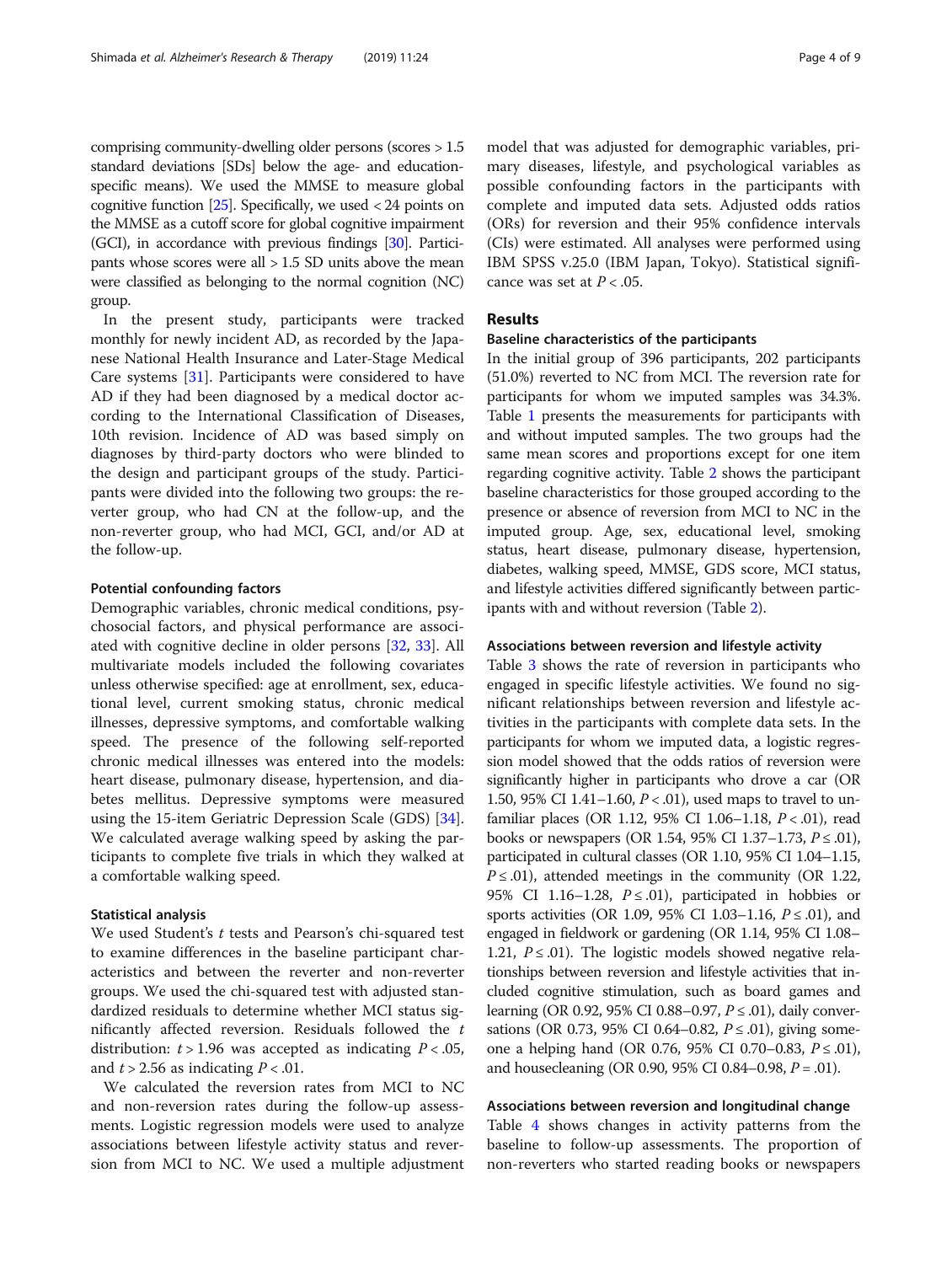<span id="page-4-0"></span>

|  |  | Table 1 Baseline characteristics in participants with complete |  |  |  |  |
|--|--|----------------------------------------------------------------|--|--|--|--|
|  |  | data sets and participants for whom we imputed data            |  |  |  |  |

## Table 2 Comparison of baseline characteristics between reverters and non-reverters

|                                                          | Participants with<br>complete data | Participants with<br>imputed data |                                                          | Reverters<br>$(n = 12,897)$ | Non-reverters P valu<br>$(n = 24,649)$ |        |
|----------------------------------------------------------|------------------------------------|-----------------------------------|----------------------------------------------------------|-----------------------------|----------------------------------------|--------|
|                                                          | $(n = 743)$                        | $(n = 37,893)$                    | Age (years)                                              | 69.6 (3.6)                  | 73.0 (5.6)                             | < 0.01 |
| Age (years)*                                             | 71.8(5.2)                          | 71.8(5.2)                         | Sex (% male)                                             | 55.6                        | 52.9                                   | < 0.01 |
| Sex (% male)                                             | 53.8                               | 53.8                              | Education (years)                                        | 11.7(2.4)                   | 11.0(2.5)                              | < 0.01 |
| Education (years)*                                       | 11.3(2.5)                          | 11.3(2.5)                         | Current smoking (% yes)                                  | 9                           | 11.4                                   | < 0.01 |
| Current smoking (% yes)                                  | 10.6                               | 10.6                              | Heart disease (% yes)                                    | 18.3                        | 17.1                                   | < 0.01 |
| Heart disease (% yes)                                    | 17.5                               | 17.5                              | Pulmonary disease (% yes)                                | 8.1                         | 9.1                                    | < 0.01 |
| Pulmonary disease (% yes)                                | 8.7                                | 8.7                               | Hypertension (% yes)                                     | 43.4                        | 49.6                                   | < 0.01 |
| Hypertension (% yes)                                     | 47.5                               | 47.5                              | Diabetes mellitus (% yes)                                | 13.8                        | 15.8                                   | < 0.01 |
| Diabetes mellitus (% yes)                                | 15.1                               | 15.1                              | Walking speed (m/s)                                      | 1.3(0.2)                    | 1.2(0.2)                               | < 0.01 |
| Walking speed (m/s)*                                     | 1.2(0.2)                           | 1.2(0.2)                          | Mini-mental state examination                            | 26.9(1.8)                   | 26.3(1.8)                              | < 0.01 |
| Mini-mental state examination<br>$(points)*$             | 26.5 (1.8)                         | 26.5(1.8)                         | (points)                                                 |                             |                                        | < 0.01 |
| Geriatric depression scale (points)*                     | 3.1(2.6)                           | 3.1(2.6)                          | Geriatric depression scale (points)                      | 2.7(2.4)                    | 3.3(2.7)                               |        |
| Category of MCI (% yes)                                  |                                    |                                   | Category of MCI                                          |                             |                                        | < 0.01 |
| Amnestic MCI single domain                               | 14.3                               | 14.3                              | Amnestic MCI single domain                               | 16.3                        | 13.2                                   | < 0.01 |
| Non-amnestic MCI single domain 62.2                      |                                    | 62.2                              | Non-amnestic MCI single<br>domain                        | 71.2                        | 57.5                                   | < 0.01 |
| Amnestic MCI multiple domain                             | 6.7                                | 6.7                               | Amnestic MCI multiple domain                             | 5.3                         | 7.5                                    | < 0.01 |
| Non-amnestic MCI multiple<br>domain                      | 16.8                               | 16.8                              | Non-amnestic MCI multiple<br>domain                      | 7.2                         | 21.8                                   | < 0.01 |
| Instrumental activities of daily living (% yes)          |                                    |                                   | Instrumental activities of daily living (% yes)          |                             |                                        |        |
| Going outdoors using bus and<br>train                    | 89.3                               | 89.3                              | Going outdoors using bus and<br>train                    | 90.4                        | 88.8                                   | < 0.01 |
| Cash handling and banking                                | 88.6                               | 88.6                              | Cash handling and banking                                | 89.1                        | 88.4                                   | 0.08   |
| Driving a car                                            | 67.5                               | 67.5                              | Driving a car                                            | 76.8                        | 62.7                                   | < 0.01 |
| Using map to go unfamiliar<br>place                      | 57.9                               | 57.9                              | Using map to go unfamiliar<br>place                      | 63.7                        | 54.9                                   | < 0.01 |
| Cognitive activity (% yes)                               |                                    |                                   | Cognitive activity (% yes)                               |                             |                                        |        |
| Reading of book or newspaper                             | 94.1                               | 94.1                              | Reading of book or newspaper                             | 96.5                        | 92.9                                   | < 0.01 |
| Cognitive stimulation such as<br>board game and learning | 44.2                               | 44.2                              | Cognitive stimulation such as<br>board game and learning | 46.6                        | 42.9                                   | < 0.01 |
| Culture lesson                                           | 39.4                               | 39.4                              | Culture lesson                                           | 43.3                        | 37.4                                   | < 0.01 |
| Using personal computer                                  | 28                                 | 26.8                              | Using personal computer                                  | 33.3                        | 23.4                                   | < 0.01 |
| Social activity (% yes)                                  |                                    |                                   | Social activity (% yes)                                  |                             |                                        |        |
| Daily conversation                                       | 95.4                               | 95.4                              | Daily conversation                                       | 96.4                        | 94.9                                   | < 0.01 |
| Giving someone a helping hand                            | 89.7                               | 89.7                              | Giving someone a helping hand                            | 91.2                        | 89                                     | < 0.01 |
| Attending a meeting in the<br>community                  | 52.4                               | 52.4                              | Attending a meeting in the<br>community                  | 55.9                        | 50.6                                   | < 0.01 |
| Hobby or sports activity                                 | 69.4                               | 69.4                              | Hobby or sports activity                                 | 74.5                        | 66.8                                   | < 0.01 |
| Productive activity (% yes)                              |                                    |                                   | Productive activity (% yes)                              |                             |                                        |        |
| Housecleaning                                            | 87.7                               | 87.7                              | Housecleaning                                            | 88.5                        | 87.3                                   | < 0.01 |
| Field work or gardening                                  | 72.9                               | 72.9                              | Field work or gardening                                  | 74.6                        | 72                                     | < 0.01 |
|                                                          |                                    |                                   |                                                          |                             |                                        |        |
| Taking care of grandchild or pet                         | 54.4                               | 54.4                              | Taking care of grandchild or pet 59                      |                             | 52                                     | < 0.01 |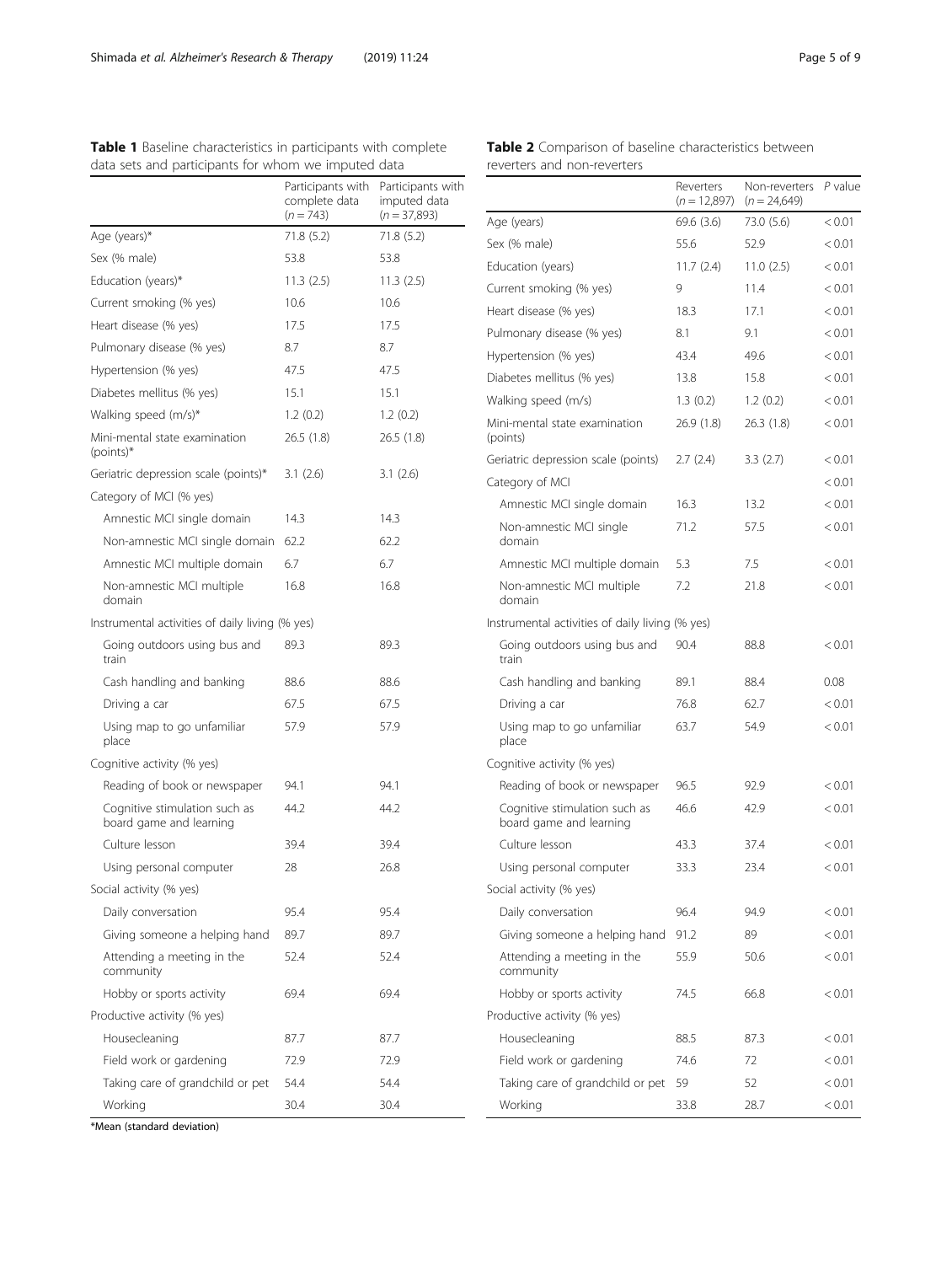<span id="page-5-0"></span>Table 3 Odds ratios for mild cognitive impairment reversion according to lifestyle activity status (yes/no)

|                                                       | Participants with complete data |           | Participants with imputed data |           |  |
|-------------------------------------------------------|---------------------------------|-----------|--------------------------------|-----------|--|
|                                                       | Odds ratio (95% CI)             | $P$ value | Odds ratio (95% CI)            | $P$ value |  |
| Instrumental activities of daily living (% yes)       |                                 |           |                                |           |  |
| Going outdoors using bus and train                    | $0.59(0.25 - 1.41)$             | 0.24      | $0.95(0.87 - 1.02)$            | 0.17      |  |
| Cash handling and banking                             | $1.04(0.49 - 2.23)$             | 0.92      | $0.97(0.89 - 1.05)$            | 0.39      |  |
| Driving a car                                         | $1.65(0.9 - 3.05)$              | 0.11      | $1.50(1.41 - 1.60)$            | < 0.01    |  |
| Using map to go unfamiliar place                      | $0.89(0.52 - 1.52)$             | 0.68      | $1.12(1.06 - 1.18)$            | < 0.01    |  |
| Cognitive activity (% yes)                            |                                 |           |                                |           |  |
| Reading of book or newspaper                          | $1.73(0.43 - 6.98)$             | 0.44      | $1.54(1.37-1.73)$              | < 0.01    |  |
| Cognitive stimulation such as board game and learning | $0.97(0.59 - 1.6)$              | 0.91      | $0.92(0.88 - 0.97)$            | < 0.01    |  |
| Culture lesson                                        | $0.83(0.5 - 1.38)$              | 0.47      | $1.10(1.04 - 1.15)$            | < 0.01    |  |
| Using personal computer                               | $1(0.57-1.75)$                  | 0.99      | $1.03(0.97 - 1.09)$            | 0.31      |  |
| Social activity (% yes)                               |                                 |           |                                |           |  |
| Daily conversation                                    | $0.54(0.16-1.9)$                | 0.34      | $0.73(0.64 - 0.82)$            | < 0.01    |  |
| Giving someone a helping hand                         | $0.53$ $(0.22 - 1.29)$          | 0.16      | $0.76(0.70 - 0.83)$            | < 0.01    |  |
| Attending a meeting in the community                  | $1.05(0.64 - 1.73)$             | 0.84      | $1.22(1.16 - 1.28)$            | < 0.01    |  |
| Hobby or sports activity                              | $0.84(0.47 - 1.47)$             | 0.53      | $1.09(1.03 - 1.16)$            | < 0.01    |  |
| Productive activity (% yes)                           |                                 |           |                                |           |  |
| Housecleaning                                         | $0.98(0.46 - 2.09)$             | 0.96      | $0.90(0.84 - 0.98)$            | 0.01      |  |
| Field work or gardening                               | $1.07(0.61 - 1.86)$             | 0.82      | $1.14(1.08 - 1.21)$            | < 0.01    |  |
| Taking care of grandchild or pet                      | $1.11(0.69 - 1.79)$             | 0.66      | $1.01(0.96 - 1.06)$            | 0.64      |  |
| Working                                               | $0.91(0.55 - 1.49)$             | 0.70      | $1.02$ (0.97-1.07)             | 0.55      |  |

and stopped fieldwork or gardening was significantly higher than that of reverters during the 4-year follow-up period among the participants with complete data. The imputed sample showed that the proportion of non-reverters who began to drive a car, read books or newspapers, attended a meeting, or engaged in hobbies or sports increased significantly compared with reverters during the 4-year follow-up. However, non-reverters were significantly more likely to discontinue driving a car, read books or newspapers, and engage in hobbies or sports compared with reverters. The proportion of reverters who discontinued using maps, participation in cultural lessons, and attendance to meetings increased significantly compared with non-reverters in the imputed sample (Table [4](#page-6-0)).

## **Discussion**

Although previous studies have reported many factors related to MCI reversion  $[9-13]$  $[9-13]$  $[9-13]$ , information regarding reversible factors related to MCI reversion is limited. In this prospective study, reversion from MCI to NC was significantly associated with specific lifestyle activities after adjusting logistic regression models for many potential confounders. Participants were more likely to revert if they started driving a car, used maps to travel to unfamiliar places, read books or newspapers, participated in cultural lessons, attended community meetings, carried out hobbies or sports, and engaged in fieldwork or gardening among the participants with imputed data. Driving cessation is associated with a number of negative consequences, such as declined general health [\[35](#page-8-0)], cognitive decline  $[36]$  $[36]$ , depressive symptoms  $[37]$  $[37]$ , increased risk for long-term care institutionalization [\[38](#page-8-0)], and mortality [\[39](#page-8-0)]. The results suggest that driving is associated with maintenance of cognitive function. Additionally, increasing the amount of time spent driving may promote the use of maps, which is likely beneficial for improving cognitive function. In terms of cognitive activity, our work is consistent with previous findings indicating that participation in cognitive activities is associated with reduced rates of cognitive decline in elderly people [\[40,](#page-8-0) [41\]](#page-8-0). However, we found that specific cognitive activities, such as reading books or newspapers, were particularly associated with reversion from MCI to NC. Low levels of social and IADL activities are considered to predict future functional decline among community-dwelling older people [[42](#page-8-0)], and human interaction has a positive influence on mental health  $[43]$  $[43]$ . Meetings and hobbies or sports are social activities that include human interaction. Thus, it is unsurprising that these activities are related to MCI reversion. In terms of productive activities, countrywide and population-based research has indicated that gardening may be beneficial for adult mental health,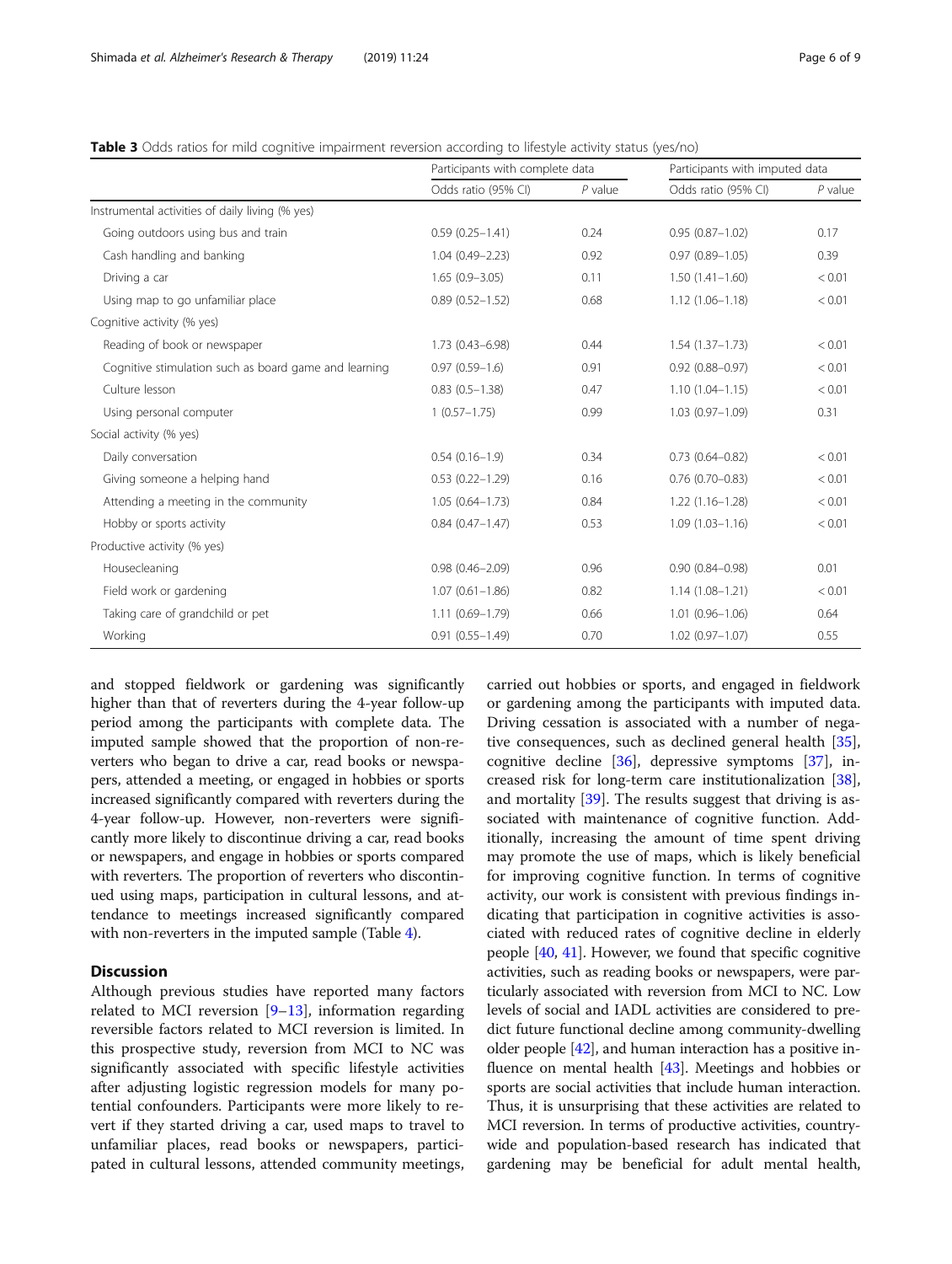## <span id="page-6-0"></span>Table 4 Changes in lifestyle activities between baseline and follow-up assessments

|                                      | Participants with complete data |               |           | Participants with imputed data |               |           |
|--------------------------------------|---------------------------------|---------------|-----------|--------------------------------|---------------|-----------|
|                                      | Reverters                       | Non-reverters | $P$ value | Reverters                      | Non-reverters | $P$ value |
| Driving a car                        |                                 |               | 0.50      |                                |               | < 0.01    |
| Unchanged                            | 97.3                            | 95.3          | > .05     | 97.3                           | 95.6          | < 0.01    |
| Begun                                | 1.6                             | 3.6           | > .05     | 1.6                            | 2.7           | < 0.01    |
| Discontinued                         | 1.1                             | 1.2           | > .05     | 1.1                            | 1.7           | < 0.01    |
| Using map to go unfamiliar place     |                                 |               | .99       |                                |               | < 0.01    |
| Unchanged                            | 75.4                            | 76.2          | > .05     | 76.4                           | 77.8          | < 0.01    |
| Begun                                | 8                               | 7.7           | > .05     | 8.1                            | 8.1           | > .05     |
| Discontinued                         | 16.6                            | 16.1          | > .05     | 15.5                           | 14.1          | $<.01$    |
| Reading of book or newspaper         |                                 |               | .01       |                                |               | < 0.01    |
| Unchanged                            | 98.9                            | 92.9          | $<.01$    | 98.4                           | 93.0          | < 0.01    |
| Begun                                | 0                               | 3.0           | < 0.05    | 0.3                            | 2.9           | < 0.01    |
| Discontinued                         | 1.1                             | 4.1           | > .05     | 1.3                            | 4.1           | < 0.01    |
| Culture lesson                       |                                 |               | .82       |                                |               | < 0.01    |
| Unchanged                            | 83.3                            | 83.8          | > .05     | 84.5                           | 87.3          | < 0.01    |
| Begun                                | 4.3                             | 5.4           | > .05     | 3.9                            | 3.7           | > .05     |
| Discontinued                         | 12.4                            | 10.8          | > .05     | 11.7                           | 9.0           | < 0.01    |
| Attending a meeting in the community |                                 |               | .63       |                                |               | < 0.01    |
| Unchanged                            | 74.2                            | 78.4          | > .05     | 74.9                           | 76.7          | < 0.01    |
| Begun                                | 10.2                            | 9.0           | > .05     | 10.4                           | 11.4          | < 0.01    |
| Discontinued                         | 15.6                            | 12.6          | > .05     | 14.7                           | 11.8          | < 0.01    |
| Hobby or sports activity             |                                 | .54           |           |                                | < 0.01        |           |
| Unchanged                            | 81.3                            | 76.5          | > .05     | 81.5                           | 77.8          | < 0.01    |
| Begun                                | 7.5                             | 14.5          | > .05     | 7.2                            | 8.7           | < 0.01    |
| Discontinued                         | 11.2                            | 9.0           | > .05     | 11.3                           | 13.5          | < 0.01    |
| Field work or gardening              |                                 | .03           |           |                                | < 0.01        |           |
| Unchanged                            | 86.6                            | 77.7          | < 0.05    | 85.9                           | 81.5          | < 0.01    |
| Begun                                | 8.1                             | 9.0           | > .05     | 8.0                            | 7.5           | > .05     |
| Discontinued                         | 5.4                             | 13.3          | < 0.01    | 6.1                            | 11.0          | < 0.01    |

including self-rated health and psychological distress [[44](#page-8-0)]. Our findings regarding the relationship between gardening or fieldwork and MCI reversion in older populations support these previous results. Although some lifestyle activities were associated positively with reversion from MCI to NC, board games and learning, daily conversation, giving someone a helping hand, and housecleaning were negatively correlated with MCI reversion. The implementation rates of these activities (with the exception of board games) were high, about 90%, which may have led to inconsistent results with respect to previous studies.

Regarding changes in lifestyle activities between baseline and follow-up assessments, more non-reverters discontinued driving (1.7% vs. 1.1%), reading books or newspapers (4.1% vs. 1.3%), and participation in hobbies or sports activities (13.5% vs. 11.3%) during the study period, while more non-reverters increased engagement in

these activities. Thus, the evidence is not sufficiently persuasive to recommend initiation of these activities or an increase in participation for the purpose of preventing decline or reversing MCI. However, more non-reverters discontinued fieldwork or gardening (11.0% vs. 6.1%) during the study period and non-reverters did not increase engagement in these activities. Thus, it is reasonable to recommend continuation of fieldwork or gardening for recovery from MCI.

This study had several limitations. Previous research using cluster analytic techniques has demonstrated that MCI participants can be grouped based on similarities in their neuropsychological profiles, providing a method of describing MCI subtypes without being confined to the amnestic/non-amnestic distinction [[45](#page-8-0), [46](#page-8-0)]. One critical finding from a cluster analytic study was the identification of a large subgroup who performed within normal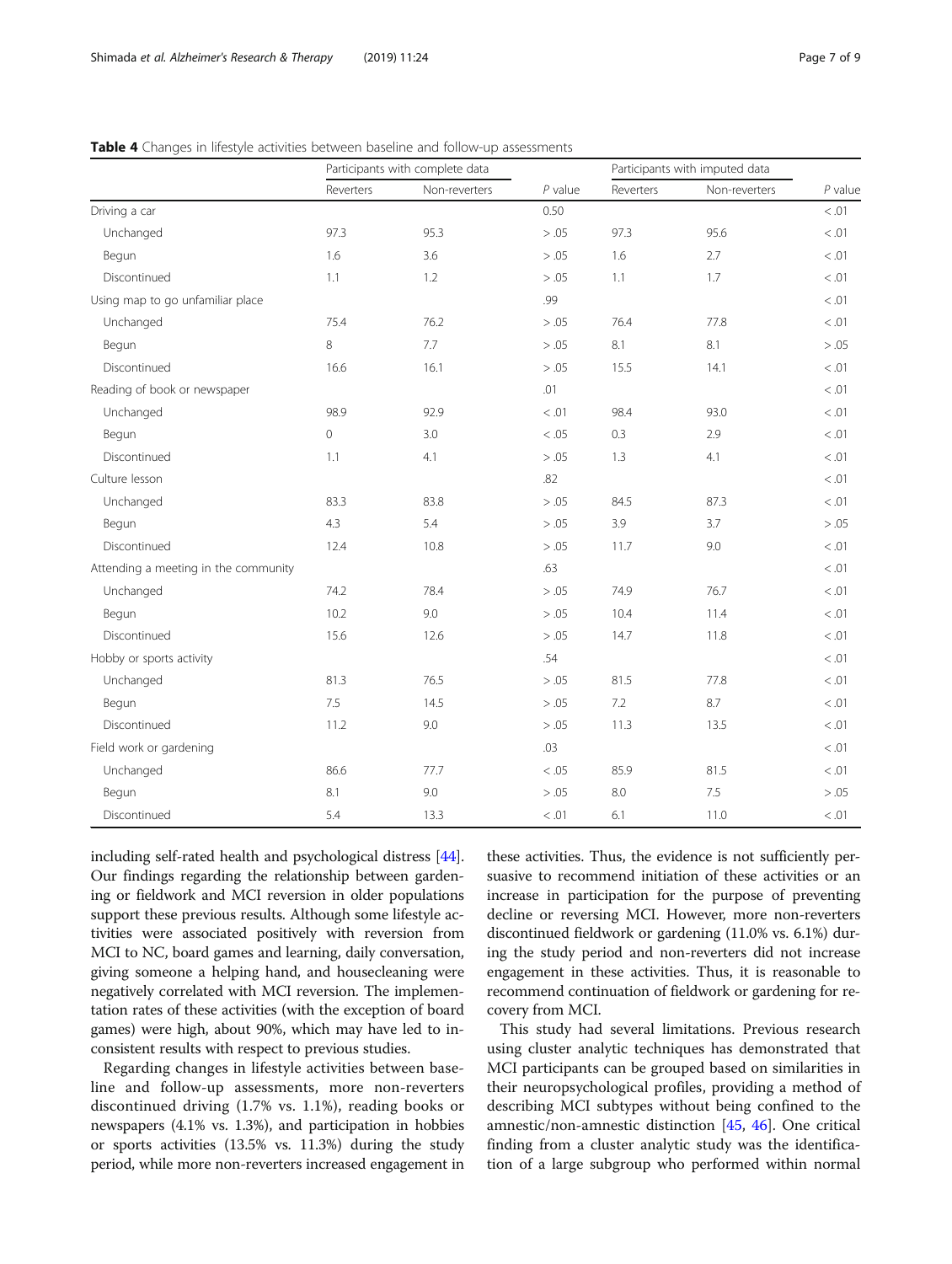<span id="page-7-0"></span>limits on cognitive testing despite their MCI diagnosis [[45](#page-8-0)]. The cluster-derived normal group comprised one third (34%) of the Alzheimer's Disease Neuroimaging Initiative MCI sample and was comparable to a robust normal control group in cognitive test performance and percentage of individuals with positive cerebrospinal fluid biomarkers for AD [\[47\]](#page-8-0). In addition, the cluster-derived normal group had fewer APOE-ε4 carriers and fewer individuals with positive CSF biomarkers of AD than the MCI groups and was also less likely to progress to AD and more likely to revert to normal than the MCI groups [[47](#page-8-0)]. These results suggest that the conventional diagnosis of MCI may be highly susceptible to false positive diagnostic errors, which is consistent with previous reports of high reversion rates or lack of progression in those with MCI [3]. The high reversion rate in the study may be affected by the false positive issue, and it is difficult to accurately determine the influence of activities on reversion MCI to NC. And the participants were not randomly recruited, and about 47% of the participants dropped out at the follow-up. This dropout rate may have led to underrepresentation of cognitive decline and dementia. Moreover, we did not collect data about potential correlates, such as nutritional status, which could affect MCI reversion.

One strength of the present study is that our findings are consistent with comprehensive geriatric assessments designed to collect information about lifestyle activity. In addition, to our knowledge, this is the first study to use a large population-based sample to examine correlations between specific lifestyle activities and MCI reversion.

## Conclusions

The present results indicate that reversion from MCI to NC was significantly associated with specific lifestyle activities including driving a car, using maps to travel to unfamiliar places, reading books or newspapers, taking culture lessons, attending community meetings, participating in hobbies or sports activities, and doing fieldwork or gardening among the participants with imputed samples. The longitudinal data indicate that continuing fieldwork or gardening may increase the chance of recovery from MCI.

## Additional file

[Additional file 1:](https://doi.org/10.1186/s13195-019-0480-5) Baseline characteristics in participants who remained versus left the follow-up. (DOCX 18 kb)

#### Abbreviations

AD: Alzheimer's disease; CI: Confidence interval; GCI: global cognitive impairment; GDS: Geriatric Depression Scale; IADL: Instrumental activities of daily living; MCI: Mild cognitive impairment; MMSE: Mini-Mental State Examination; NC: Normal cognition; NCGG-FAT: National Center for Geriatrics and Gerontology-Functional Assessment Tool; NCGG-SGS: National Center for Geriatrics and Gerontology – Study of Geriatric Syndromes; OR: Odds ratio;

OSHPE: Obu Study of Health Promotion for the Elderly; SD: Standard deviation; TMT: Trail Making Test

#### Acknowledgements

We wish to thank the health care staff for their assistance with the assessments.

#### Funding

This work was supported by a Health and Labour Sciences Research Grant (Comprehensive Research on Aging and Health), the Research Institute of Science and Technology for Society (RISTEX) from the Japan Science and Technology Agency (JST) for redesigning communities for an aged society in 2012, a Grant-in-Aid for Scientific Research (B) (grant number 23300205), and Research Funding for Longevity Sciences (22-16) from the National Center for Geriatrics and Gerontology, Japan. No support was received from sources associated with industry.

#### Availability of data and materials

The datasets used and/or analyzed during the present study are available from the corresponding author on reasonable request.

#### Authors' contributions

HS planned the study, wrote the first draft of the manuscript, and coordinated the review and editing process leading to the final manuscript. HM participated in the design of the study and wrote the paper. SL and TD collected the data and contributed to the editorial process and review of the manuscript. All authors carried out critical revision of the manuscript for important intellectual content. All authors read and approved the final manuscript.

#### Competing interest

The authors declare that they have no competing interests.

#### Ethics approval and consent to participate

All participants gave their informed consent before they were included in the study. The study protocol was approved by the Ethics Committee of the National Center for Geriatrics and Gerontology.

#### Consent for publication

Not applicable.

#### Publisher's Note

Springer Nature remains neutral with regard to jurisdictional claims in published maps and institutional affiliations.

#### Author details

<sup>1</sup>Department of Preventive Gerontology, Center for Gerontology and Social Science, National Center for Geriatrics and Gerontology, 7-430 Morioka-cho, Obu City, Aichi Prefecture 474-8511, Japan. <sup>2</sup>Department of Physical Therapy, School of Health Sciences, Faculty of Medicine, Kagoshima University, Kagoshima City, Japan.

## Received: 12 September 2018 Accepted: 28 February 2019 Published online: 13 March 2019

#### References

- 1. Petersen RC. Mild cognitive impairment as a diagnostic entity. J Intern Med. 2004;256(3):183–94.
- 2. Aerts L, Heffernan M, Kochan NA, et al. Effects of MCI subtype and reversion on progression to dementia in a community sample. Neurol. 2017;88(23): 2225–32.
- 3. Malek-Ahmadi M. Reversion from mild cognitive impairment to normal cognition: a meta-analysis. Alzheimer Dis Assoc Disord. 2016;30(4):324–30.
- 4. Petersen RC, Caracciolo B, Brayne C, Gauthier S, Jelic V, Fratiglioni L. Mild cognitive impairment: a concept in evolution. J Intern Med. 2014;275(3): 214–28.
- 5. Cook SE, Marsiske M, Thomas KR, et al. Identification of mild cognitive impairment in ACTIVE: algorithmic classification and stability. J Int Neuropsychol Soc. 2013;19(1):73–87.